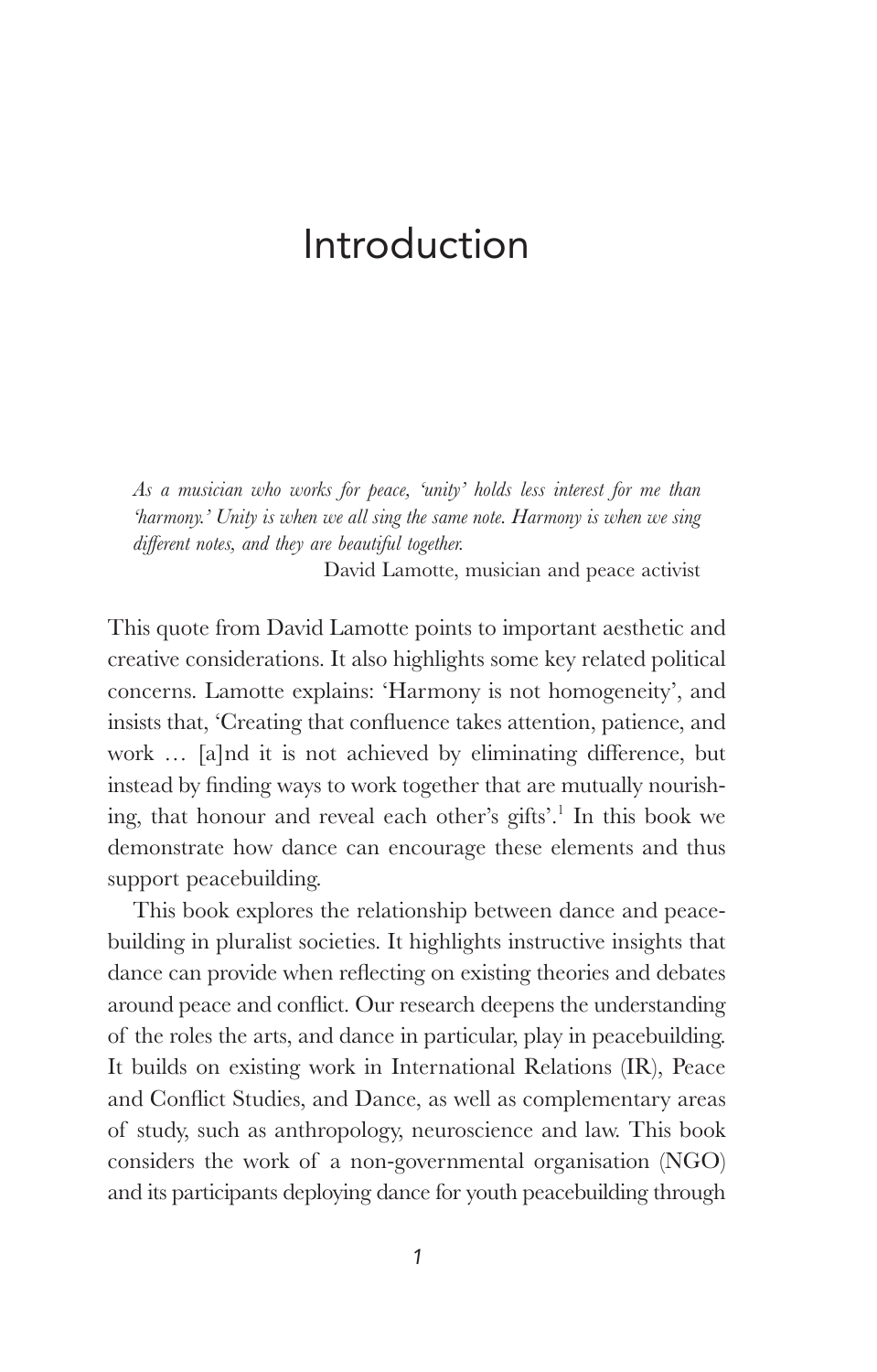case studies in Colombia, the Philippines and the United States. This dance programme took place in several locations and in different contexts of violence or conflict and varied approaches to peace. Investigating the application of a dance-based peacebuilding programme across these three case studies allows us to consider nuance and context, as well as commonalities across the locales.

 A young person designed this particular programme and most of the facilitators and participants were young people. Learning from their experiences contributes to the development of multifaceted understandings of youth in peace and conflict. The research focused on the experiences of young people, and it facilitates insights into existing debates and practical questions in relation to local–global interactions, while highlighting the possibilities for, and challenges to, dance and peacebuilding.

Our research connects with a number of practical efforts and applications. Indeed, people seeking to build peace in a variety of contexts have increasingly recognised the value of dance for peacebuilding.<sup>2</sup> Internationally, dance has grown in popularity as a means of connecting people and communities experiencing violence and conflict, with fellow peacebuilders around the world. Moreover, these connections have been amplified through the increased visibility and enhanced global awareness of a connection between dance and peacebuilding. Consider, for example, the global One Billion Rising (OBR) campaign, initiated by Eve Ensler.<sup>3</sup> Participants around the world learn the OBR choreography through online platforms, and then stage local performances in public spaces as part of a campaign to end violence against women and girls. As a global movement featuring local performances that aim to reduce and prevent violence, OBR highlights prospects for dance and peacebuilding as well as questions of agency, power relations and politics more broadly, including ideas around what constitutes 'local' and 'global' in this context.

 Yet standard approaches from the United Nations (UN) or other formal organisations engaged in peacebuilding tend to render dance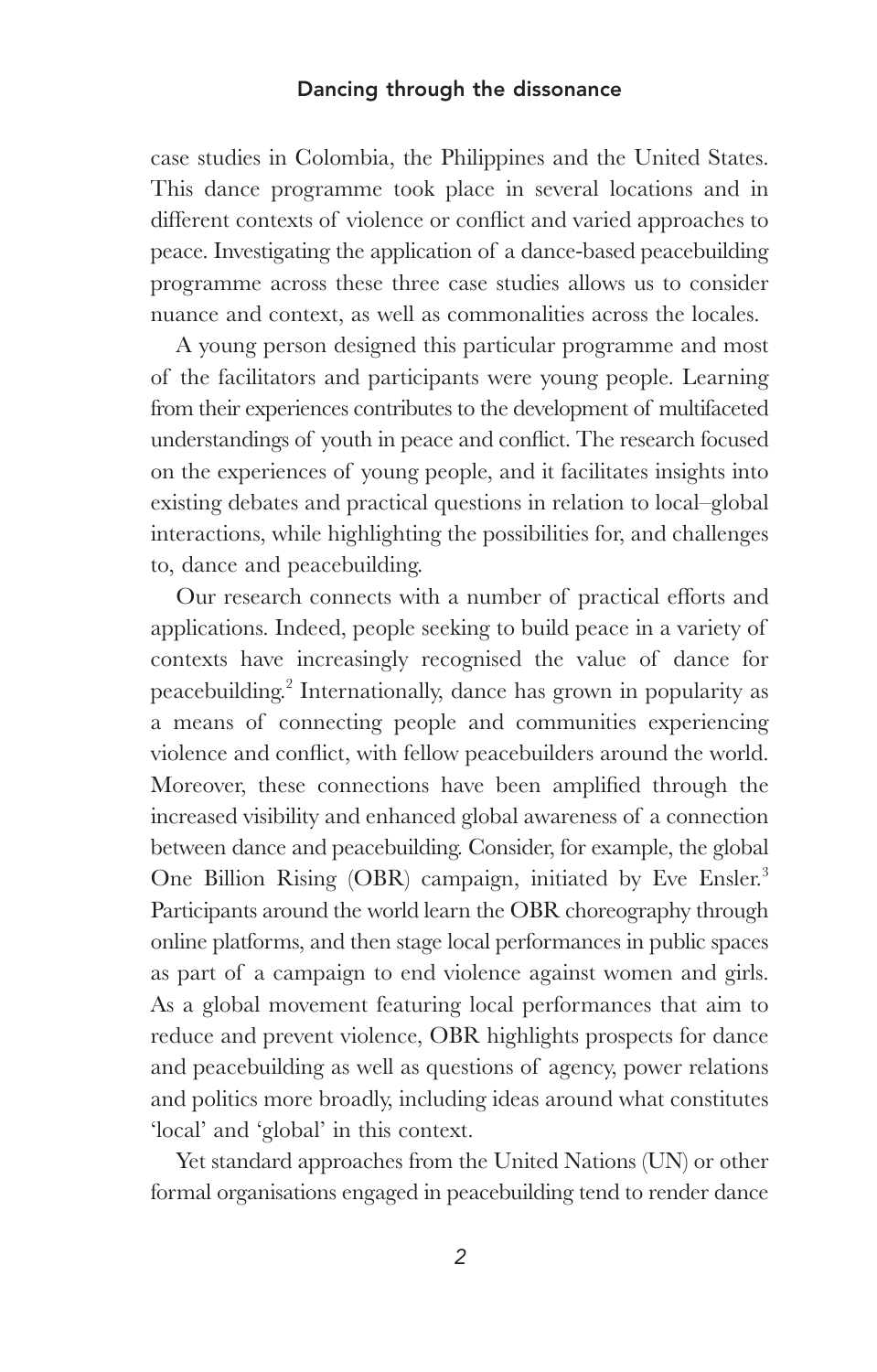– along with other everyday politics and everyday life practices – invisible, thereby dismissing arts and dance-based approaches as 'soft' or not 'serious'.<sup>4</sup> Limited research has been conducted on how dance might (or might not) be implemented for peacebuilding across a range of contexts of conflict, including through conflict prevention and peace education initiatives, for example.<sup>5</sup> Existing scholarship considering creative approaches to peacebuilding serves as an important starting point for the work done here, but to date few studies have provided empirical analyses of what the programmes or efforts they mention do.<sup>6</sup>

We see the sidelining of dance as linked to IR's lack of imagination when it comes to theorising bodies and their global political significance. There is a frequent division in IR between mind and body that slights the political significance of bodies themselves. In contrast, following Wilcox,<sup>7</sup> we see bodies as constructed politically, socially and culturally, and thus both produced and productive. Bodies are targets of violence, but they are malleable, so they can also resist and produce different political possibilities and identities, and in the process generate new social configurations.

 While most work in IR on embodiment has focused on its role in understanding violence,<sup>8</sup> our work deeply interrogates embodiment in relation to peace. Our book explores how reflecting on embodiment might offer new insights into peacebuilding and how dance can inform our understandings of the everyday *practice* of peace. It explores how peacebuilding through dance profoundly builds relationships across stark differences, navigates local and global aspects of peacebuilding through a terrain of common ground, and addresses challenges in everyday conflict resolution and peacebuilding practice.

 This book suggests that dance, as an aesthetic, embodied medium, can support peacebuilding in its capacity to embrace emotions, support relationships across difference, supplement and sustain verbal linguistic forms of dialogue, and bridge understandings of the local and global. Through the process of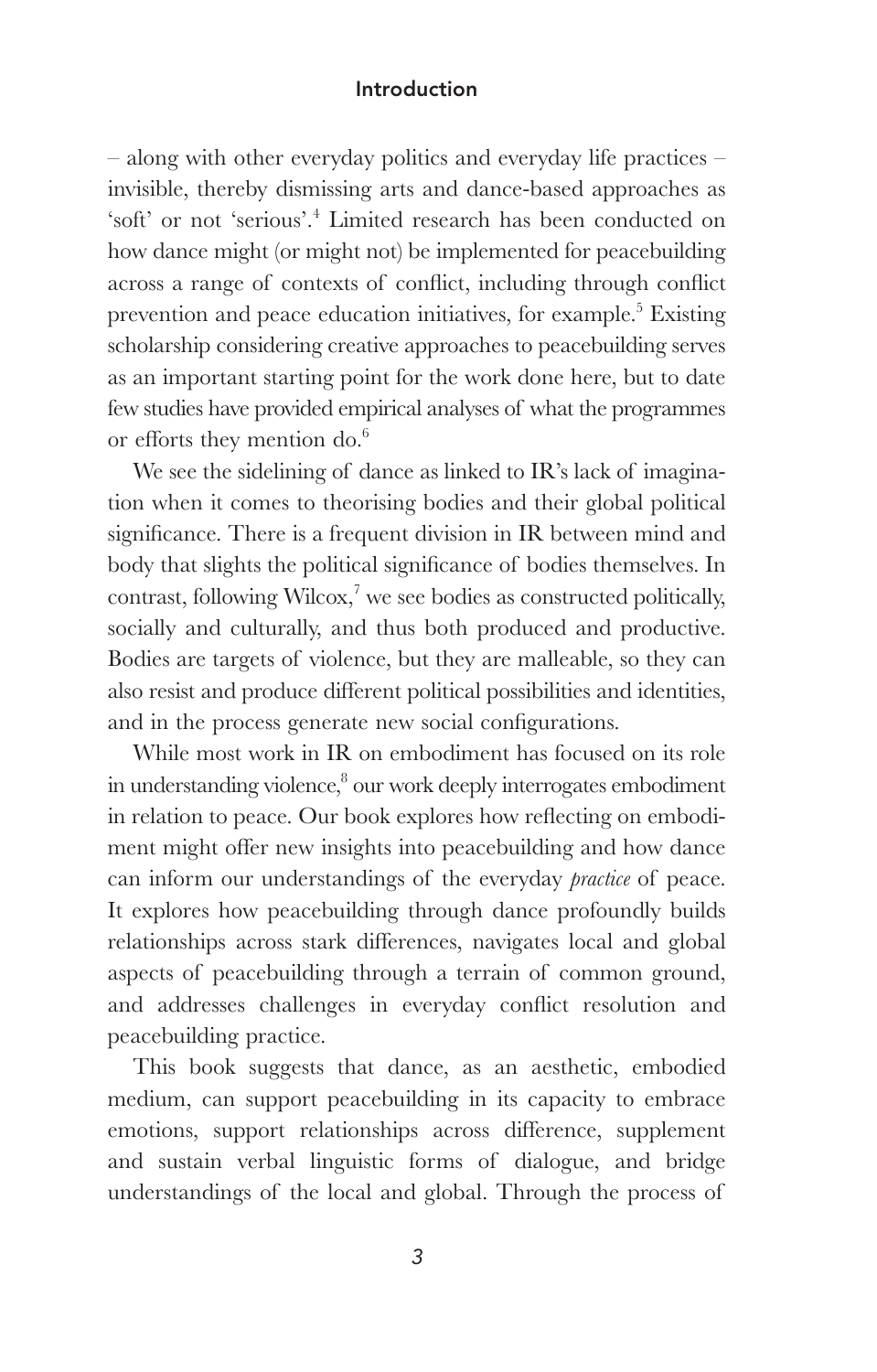exploring *how* this takes place, we illuminate prospects and challenges in the practice and study of peacebuilding and conflict transformation.

#### **Research puzzle**

As conflicts become more localised, culturally specific and complex, the need for curious, creative and critical approaches to peacebuilding and politics has grown significantly. How can the subjective have value and be connected to multiple, diverse perspectives that are essential to peacebuilding? Further exploration is essential, particularly with young people, since they are increasingly affected by conflict and war, but remain starkly marginalised from peace and reconciliation initiatives. Moreover, their lives and experiences of conflict and peacebuilding offer important insights into changing local and global contexts.

 Around the world, practitioners regularly engage in innovative and reflective arts-based peacebuilding work, yet there is limited analysis available to policy makers, practitioners, scholars and the public, despite the growth in popularity of arts-based approaches to conflict transformation and reconciliation. This book offers a unique insight into the application, practice and analysis of a dance-focused peacebuilding programme and interrogates the ways in which this programme fits into global peacebuilding and local and global politics. Our book explores the experiences and perspectives of young people who engage in dance for peacebuilding in Colombia, the Philippines and the United States, and tells an important story through interrogating the interface of dance and peacebuilding.

This book builds on research in the interdisciplinary field of Peace and Conflict Studies, as well as innovations in critical IR scholarship, including research on aesthetics and global politics,<sup>9</sup> scholarship considering emotions and politics, <sup>10</sup> and feminist work that has made embodiment of the subject central to the work of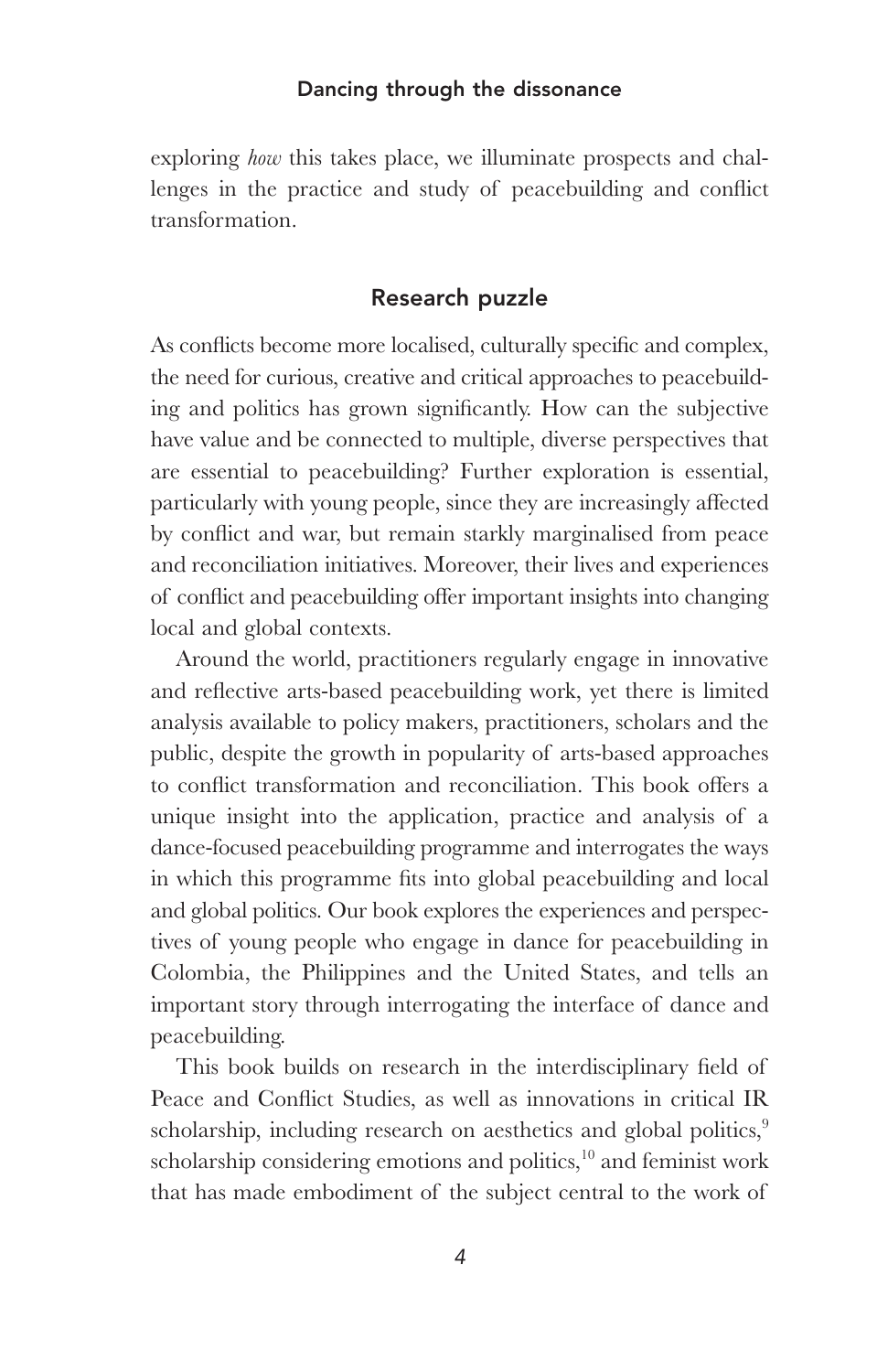deconstruction and emancipation. 11 Our research brings together applied activities and ongoing political analysis, including reflecting on existing theories around the politics of peacebuilding. We seek to carve out a new research agenda that can account for the politics of considering dance as an aesthetic, emotional and embodied approach to peacebuilding.

 Keeping this in mind, it is important to examine the relationship between dance and peace, including prospects for emancipatory outcomes, but also the risks and challenges of arts-based approaches to peacebuilding. There are many potentially problematic, though sometimes unintended, negative consequences in attempting to quantify the effects and results of peace programmes. The creative elements of arts-based peacebuilding efforts make them more difficult to fit into standard frameworks of effectiveness measurement. Yet it is important to critically reflect continually on the efficacy of these initiatives to identify and share best practices to explore what can and cannot be measured, and to shape further empirical and analytical indicators that stem from arts practice.

In peacebuilding efforts, the dominant approach has tended to focus on technical, quantifiable solutions; yet this kind of approach can obscure the processes and frameworks necessary to pursue constructive social change. Likewise, in contrast, our framework follows the work of Lederach,<sup>12</sup> as we agree that an approach that can enable peacebuilders to see themselves as artists rather than as technicians supports an everyday ontology defying the reductionist tendencies of a focus on metrics and outcomes. It instead asks questions of *how* peace can be articulated and enacted through creative approaches that include actual physical movement as part of a transformative social movement for peace.

## **Key terms**

 It is worthwhile explaining the key terms used in this book, including 'dance' and 'peacebuilding', which are central concepts in our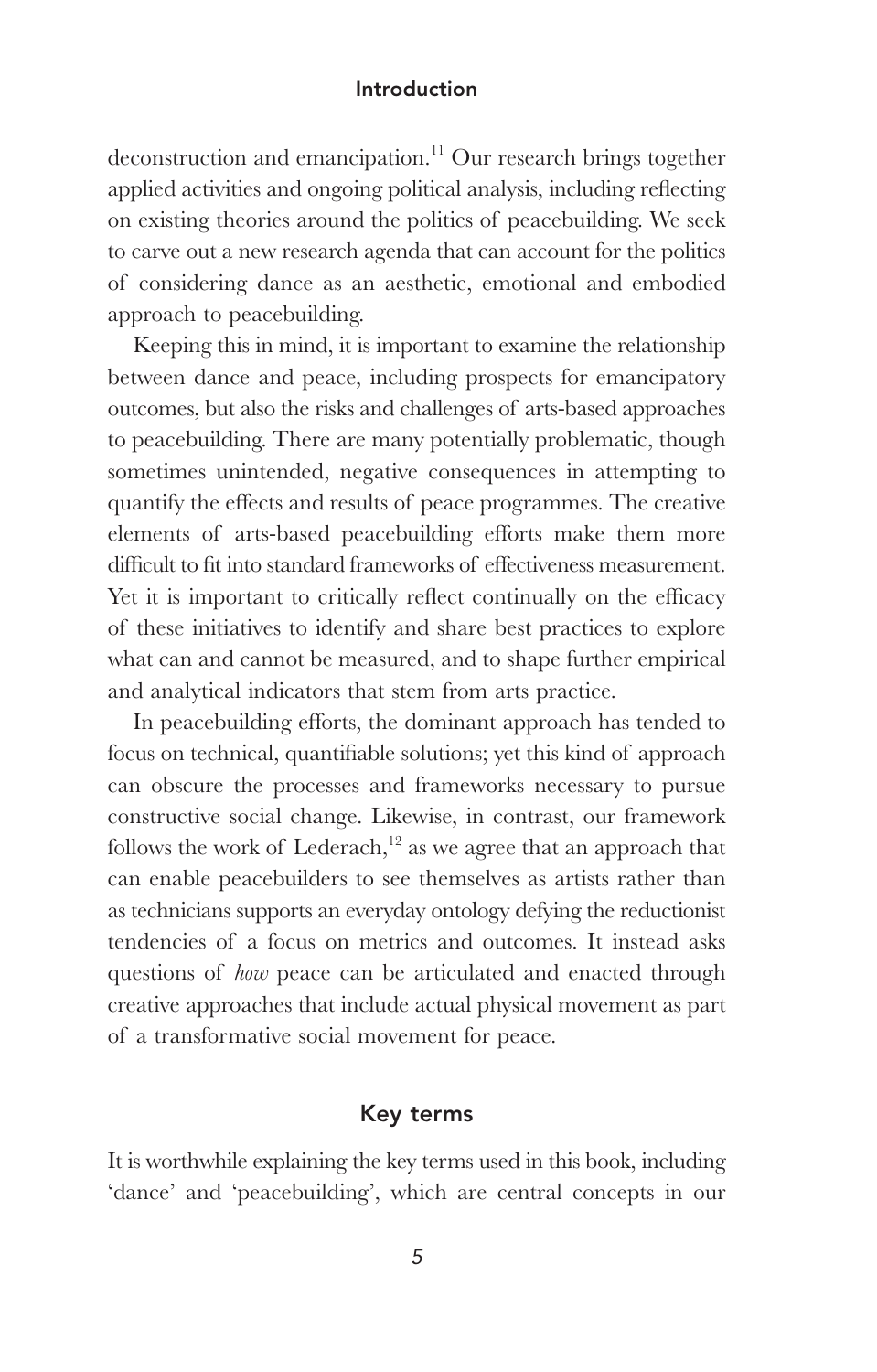research. We offer our working definitions here, and recognise that the process of this research also continues to challenge and deepen our understanding of them.

Dance can elude definition in universalising terms because of 'its longevity and multiplicity of forms and functions'.<sup>13</sup> While we acknowledge that this merits ongoing reflection, we follow the definition of dance provided by Hanna, who explains dance as 'human behavior composed of purposeful, intentionally rhythmical, and culturally patterned sequences of nonverbal body movements and stillness in time and space and with effort. The movements are mostly not those performed in ordinary motor activities but may refer to them.'<sup>14</sup> She recognises that 'dance serves a wide spectrum of purposes, often several simultaneously'.<sup>15</sup> Similarly, Coe and Strachan suggest that dance is multifaceted, 'a multisensory experience that includes the visual, the spiritual, the kinesthetic, and the auditory'. 16 Moreover, following established dance educators,<sup>17</sup> we see dance as movement within space, time, shape and motion. We recognise that everyday movement is a basis for dance while acknowledging creative dance and movement approaches emphasising imagination, embodied problem solving and development of individual aesthetic expression. 18

 Dance is thus necessarily socially and culturally situated. Grau suggests that being able to move together in a rhythm is what has enabled individuals to work together to acquire language and, consequently, culture. 19 Likewise, for Grau, the power of dance is understood to reside in its capacity to bring together intellect, emotion and feeling.

 Dance is also deeply interconnected with music. There are strong interrelations between dance and music activities in practice, participation and performance. Likewise, rather than comparing or contrasting the benefits of dance and music in peacebuilding, here we seek to increase understanding of dance in peacebuilding while continuing to refine the broader dialogue around arts and peacebuilding.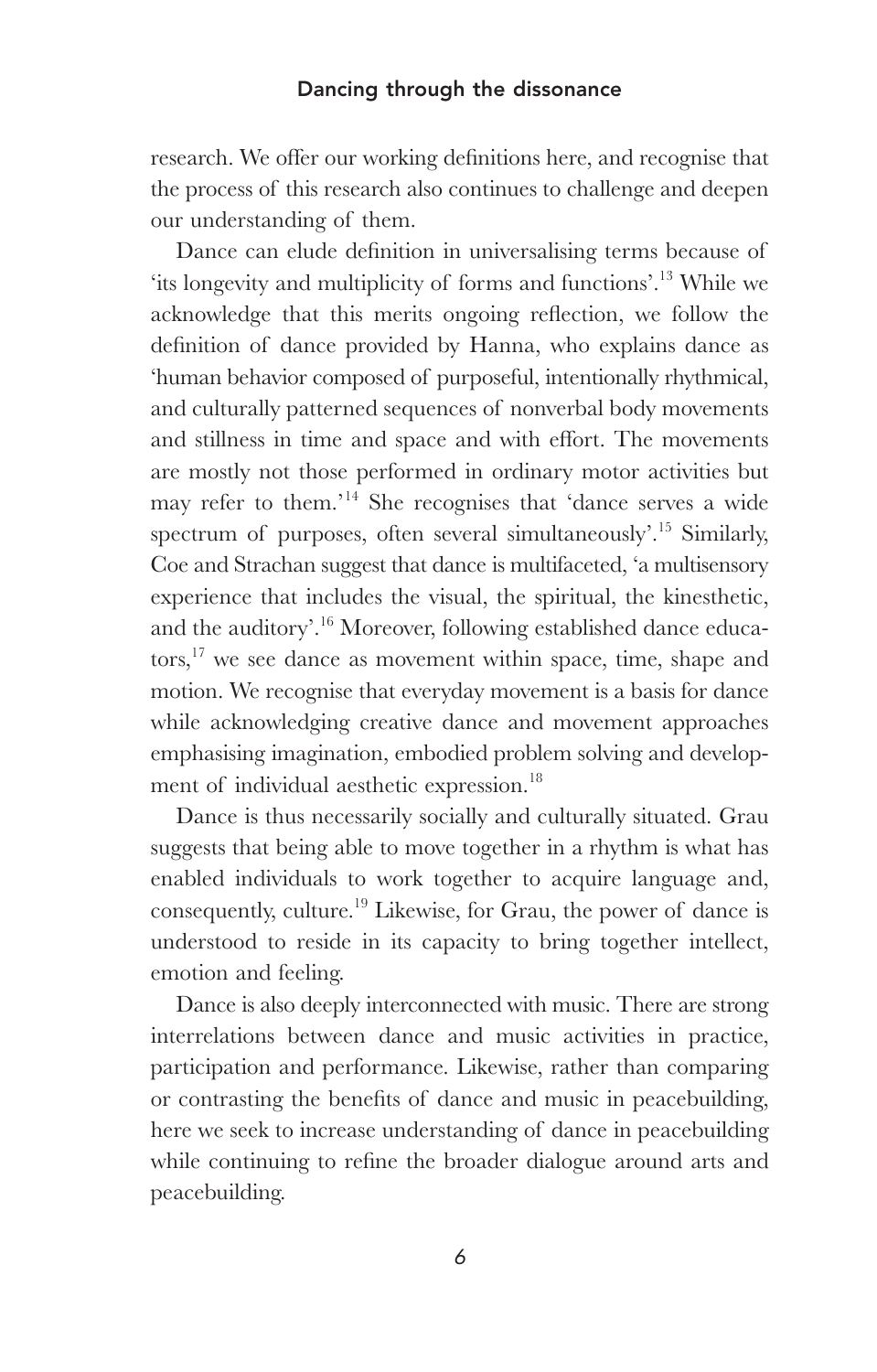In this book we consider dance to include a wide variety of activities that may also include professional dance performances. However, the focus of our empirical study remains on community dance activities most often centred on young people's participation in peacebuilding.

 As for peacebuilding, our understanding of this concept incorporates a broad range of projects, initiatives, actions and policies that seek to prevent, reduce or assist recovery from violence and conflict in various forms. Peacebuilding thus encompasses a spectrum of actions that can include high-level UN-sponsored post-conflict peace negotiations as well as bottom-up approaches from individuals and grassroots community organisers. 20 However, our perspective focuses on a positive approach to peace, which requires 'working in a bottom-up rather than a top-down fashion … to ultimately change general cultural norms about dealing with violence'.<sup>21</sup> Moreover, we see this spectrum of peacebuilding as including peacebuilders' own quality of life, which is critical to the sustainability of their work,<sup>22</sup> though it has yet to be well explored in existing literature.

## **Data collection and analysis**

 To consider the concepts, themes and queries articulated above, this book reports on a study examining the use of dance in peacebuilding programmes across a range of contexts, including Colombia, now commonly deemed a post-conflict site;<sup>23</sup> the United States, specifically in inner-city locations in New York City, Washington DC and Baltimore, where violence is commonly seen as widespread;<sup>24</sup> and in the Philippines, which, even in the context of a signed peace agreement and steps towards the creation of an autonomous region, continues to experience conflict in the southern island of Mindanao. $25$ 

 The programmes in all three countries were run by the same global NGO, which originated in Colombia and expanded to the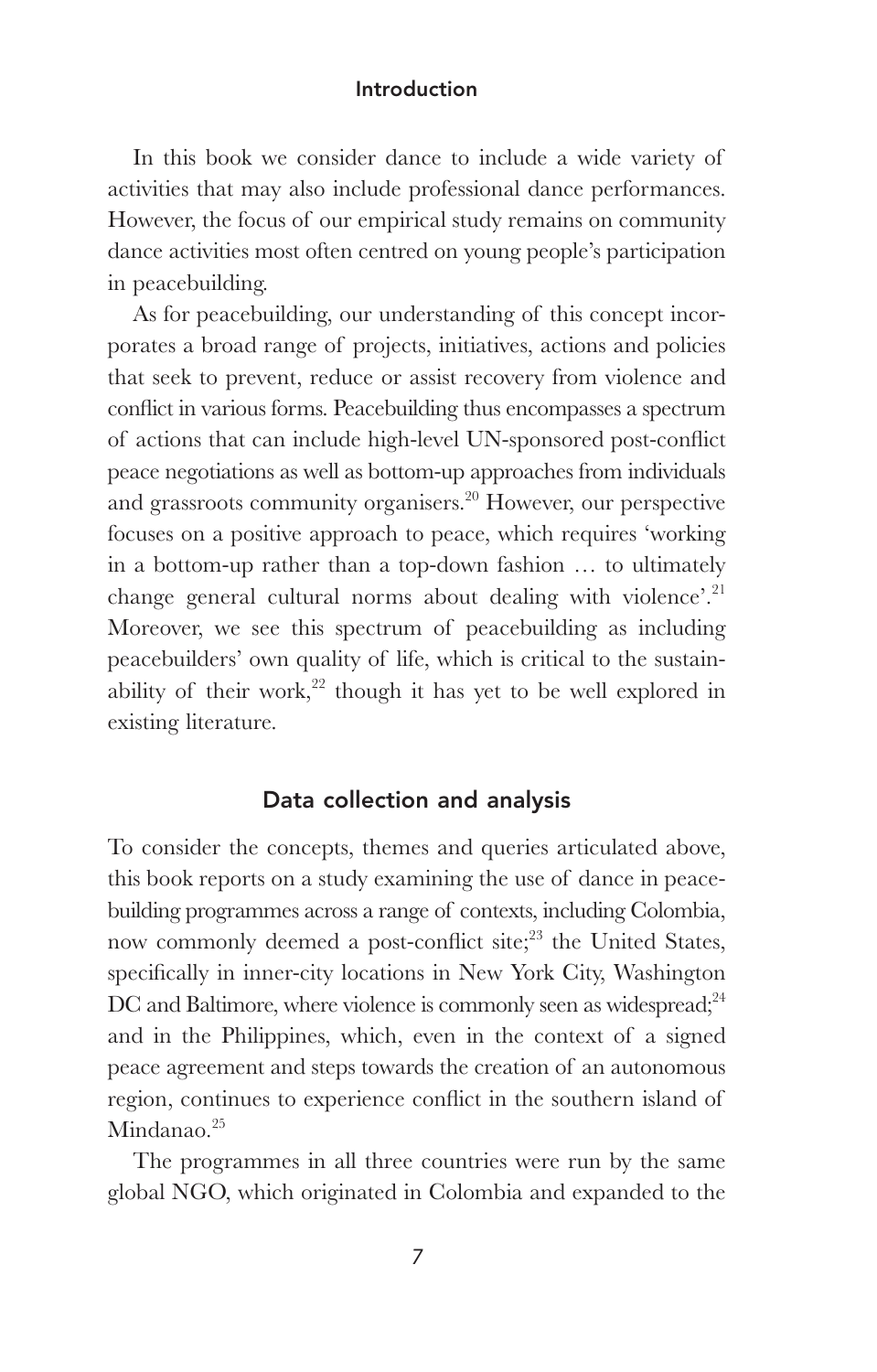United States, the Philippines and elsewhere.<sup>26</sup> The NGO, which began in 2010 and is referred to here as 'Movement<sub>4</sub>Peace' (M<sub>4</sub>P),  $27$ ran programmes in schools and community centres to teach young people about empathy and nonviolent means for dealing with conflict. Driven by her own local and international dance experiences, a young woman developed the programme based on her belief that dance could be useful in promoting empathy and building peace. A programme was created using embodied, creative approaches to support young people in peacebuilding. M4P thus developed a series of partnerships with community-based organisations, universities, development agencies and government ministries in Colombia and the Philippines, and with schools and community groups in the US.

 Implemented over a series of workshops, the programme was facilitated by a group of young peer leaders whose work incorporated dance and creative movement to involve other young people in peacebuilding. In general, each workshop began with a warm-up, then moved to a task-based dance activity, including discussion of a peacebuilding skill (e.g. expressing emotions), and then closed following a relaxation exercise. Through these physical, creative activities, dialogue and relaxation, M4P peer leaders sought to engage participants in identifying and expressing emotions, discovering and valuing difference, promoting empathy, supporting leadership development and working collaboratively to build peace.

 During the time of our study, the M4P programme utilised a combination of creative movement activities, such as engaging participants in creating, sharing and copying each other's movements, or learning choreography from other global branches of the programme. While deploying a general curriculum for peacebuilding through dance and creative movement, M4P worked under the assumption that this curriculum could be adapted based on the context of the conflict and the status of peace initiatives.

By studying the programme's deployment across diverse sites, we interrogate similarities and differences, including ways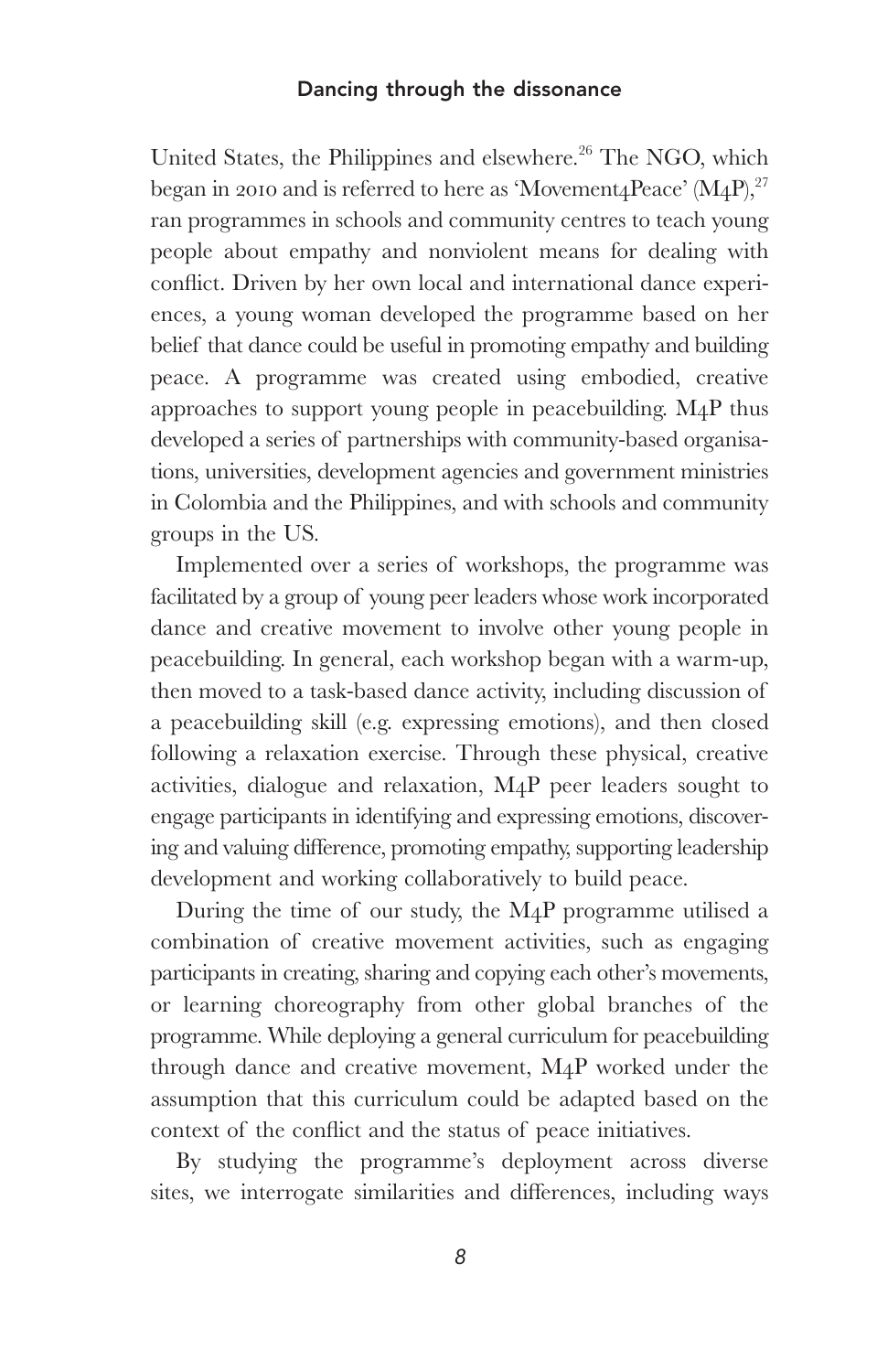dance may or may not work in peacebuilding efforts around the world or within a particular locale. Throughout the book, our analysis includes background and contextual information on the kinds of conflicts that are endemic to these societies as well as information on broader approaches to peace used in the various contexts.

 Using participant observation, interviews and document analysis, the research presented here incorporates data collected by the authors in each of the three countries featured in the study. This intensive data gathering included Lesley participating in the NGO's full global peer leader training held in the US, as well as months of participant observation of the programmes in the US and Colombia. Meanwhile, Erica Rose similarly spent months conducting participant observation in the Philippines. This methodological approach offered rich insights into how dance and creative movement can and do engage young people in peacebuilding across a range of diverse contexts.

 Semi-structured interviews cited throughout the book were conducted with peer leaders in the various locations.<sup>28</sup> Lesley conducted the US interviews and some Colombian interviews, while Mariana Zuluaga Mejia, a research assistant with translation capacity, completed the rest in Colombia. The ten US interviewees were all female and in their twenties. Most were from white, middleclass backgrounds, except for one young white woman from a working-class background and two young women who each had one non-white parent. Two were first-generation Americans. At the time of the interviews, all were living in Washington DC, Baltimore or New York City, working for M4P. In Colombia, ten individuals were interviewed – seven females and three males between the ages of 21 and 32. All were from middle-class families and had university qualifications. Erica Rose conducted the interviews in the Philippines as a research assistant. The ten interviews conducted there (seven females and three males) included young people aged  $18-33$ .<sup>29</sup> All Filipino interviewees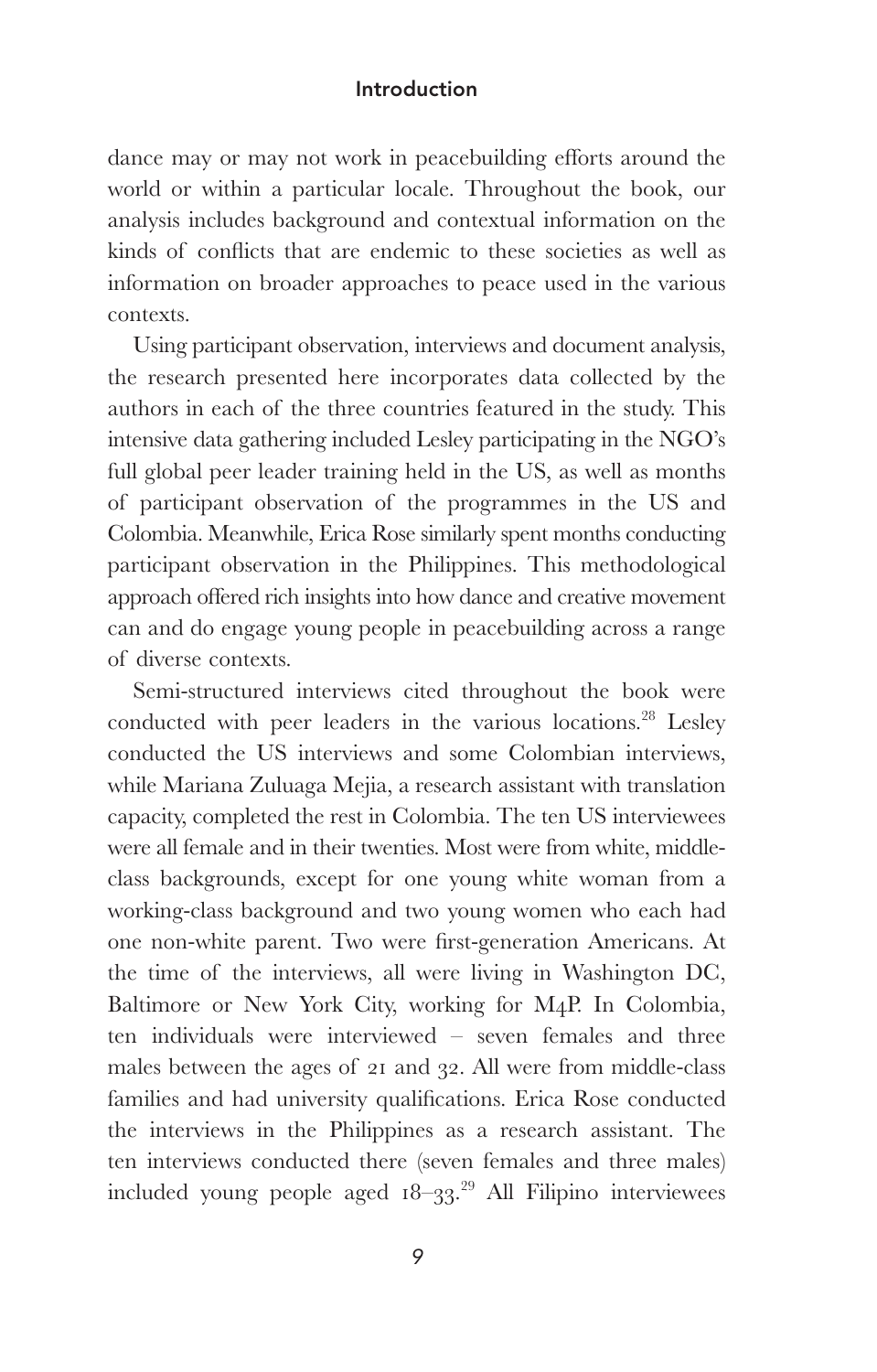were high-school educated and in the process of pursuing or had completed university.

 Exploring the experiences of young people involved in peacebuilding in these diverse communities shows us the varied ways violence is experienced and peace is understood and enacted. The analysis also includes intersecting factors such as age and gender, which may be represented and negotiated differently in a variety of settings. The aim is not to make comparisons between the sites; rather, the inclusion of different areas helps to strengthen the data's richness.

## **Key themes**

This book offers insights into the application and practice of a dance-based, localised peacebuilding programme, and interrogates the ways in which this programme fits into the broader global context. Incorporating the multiple elements of dance practice, participant voices and critical political analysis, this book reveals important implications and nuances regarding an arts-based peace initiative that, when applied, can offer needed understandings within the peacebuilding field. This book makes an important contribution to multiple fields and enhances understandings of the potential, challenges and political dynamics of integrating dance into peacebuilding. By exploring the politics of dancing peace, interpersonal interactions, the ability to 'practise peace', and local and global connections, this book highlights and analyses key themes in artsbased peacebuilding work. Noting the need to revise or replace existing dominant approaches to addressing conflict, the global community continues to seek ways to build peace across differences – such as race, religion, gender, culture, age and locality. Heeding these efforts, this book provides a critical in-depth analysis and recommendations for practice by exploring the benefits and challenges of arts-based peacebuilding.

 In light of existing research and analysis of the data collected in this project, what can we say about dance and peacebuilding at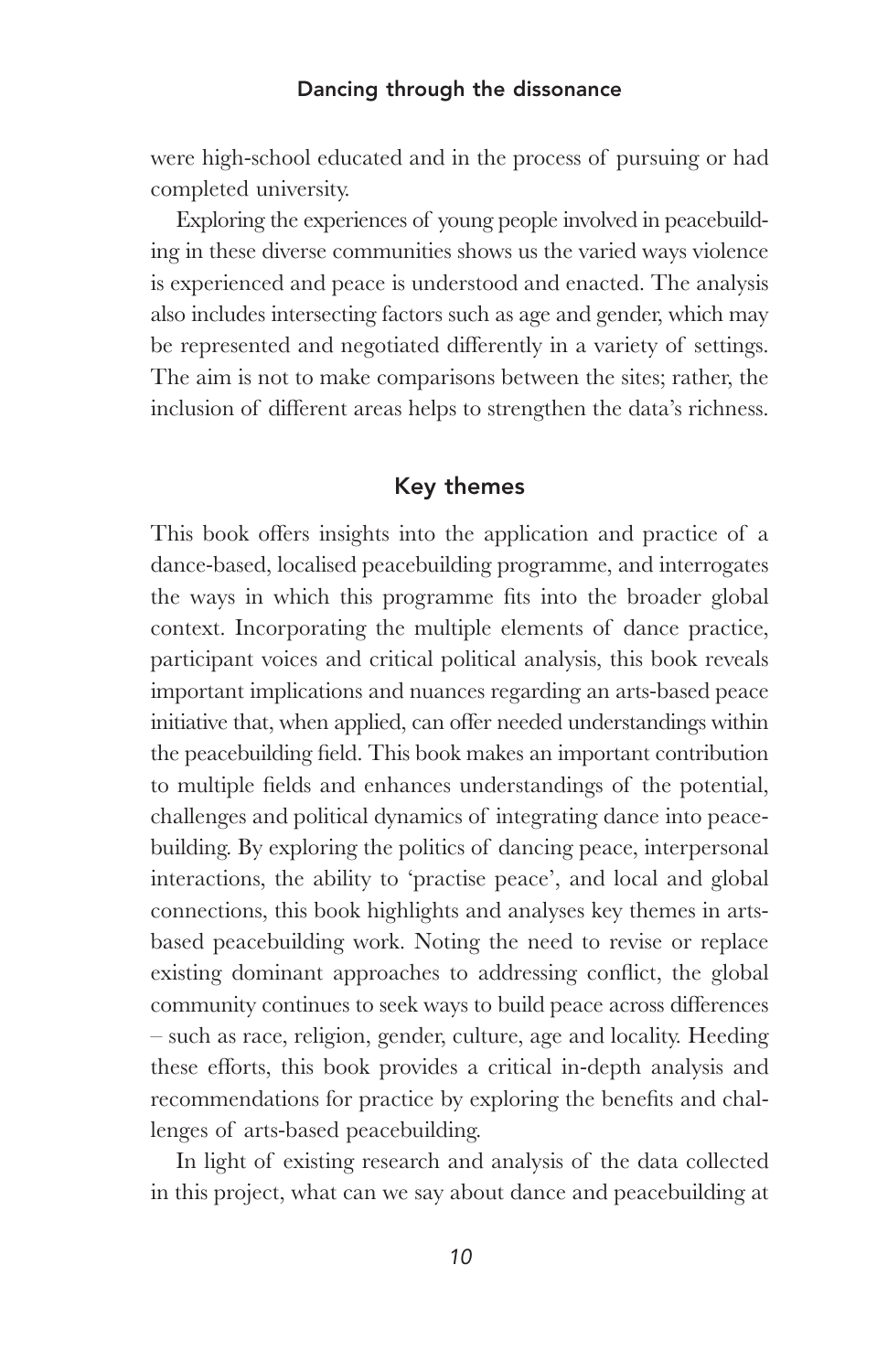this point? Firstly, participant statements indicated that 'dance can be useful in engaging youth in peacebuilding but that it must be applied in sensitive, reflexive and culturally relevant ways to appeal to, and include, both young men and young women'. 30 The inclusion of age here is salient, given the importance and growth in attention to the roles of youth in peace and conflict. This book specifically asks how, if at all, dance functioned as a useful way for youth to take part in peacebuilding. The book also goes beyond applications with youth to consider what we can learn about peacebuilding and how we can enact it through dance and creative movement across a lifetime. Key findings from the project include the ways in which dance is perceived as being useful in peacebuilding, the value of embodiment and practising peace with others, and the potential for dance to bridge perceived local–global divides.

 Of the young interviewees for this project, most, if not all, participants articulated examples of how dance had been useful for peacebuilding. For example, some noted that dance served as a nonviolent means of communication and a mechanism to connect with one's feelings in a peaceful way. Dance was seen as culturally relevant and familiar, so many youth could relate to it. They also noted that dance does not always require a great deal of training or expensive equipment. Plus, participants saw dance as a way to reduce and release stress, an important part of recovering from witnessing or experiencing violence.

 Participants also recognised a variety of limitations regarding what dance could do and how. For example, they identified how short-term funding cycles – often common to global peacebuilding initiatives, particularly those run by NGOs – can at times create programmes that are short-sighted. Participants pointed out that, without careful attention to inclusion and access, attempts at engaging youth in peacebuilding through dance and creative movement might overlook some people's needs – for example, people living with disabilities or those who speak a language other than the one in which programmes are delivered, such as young indigenous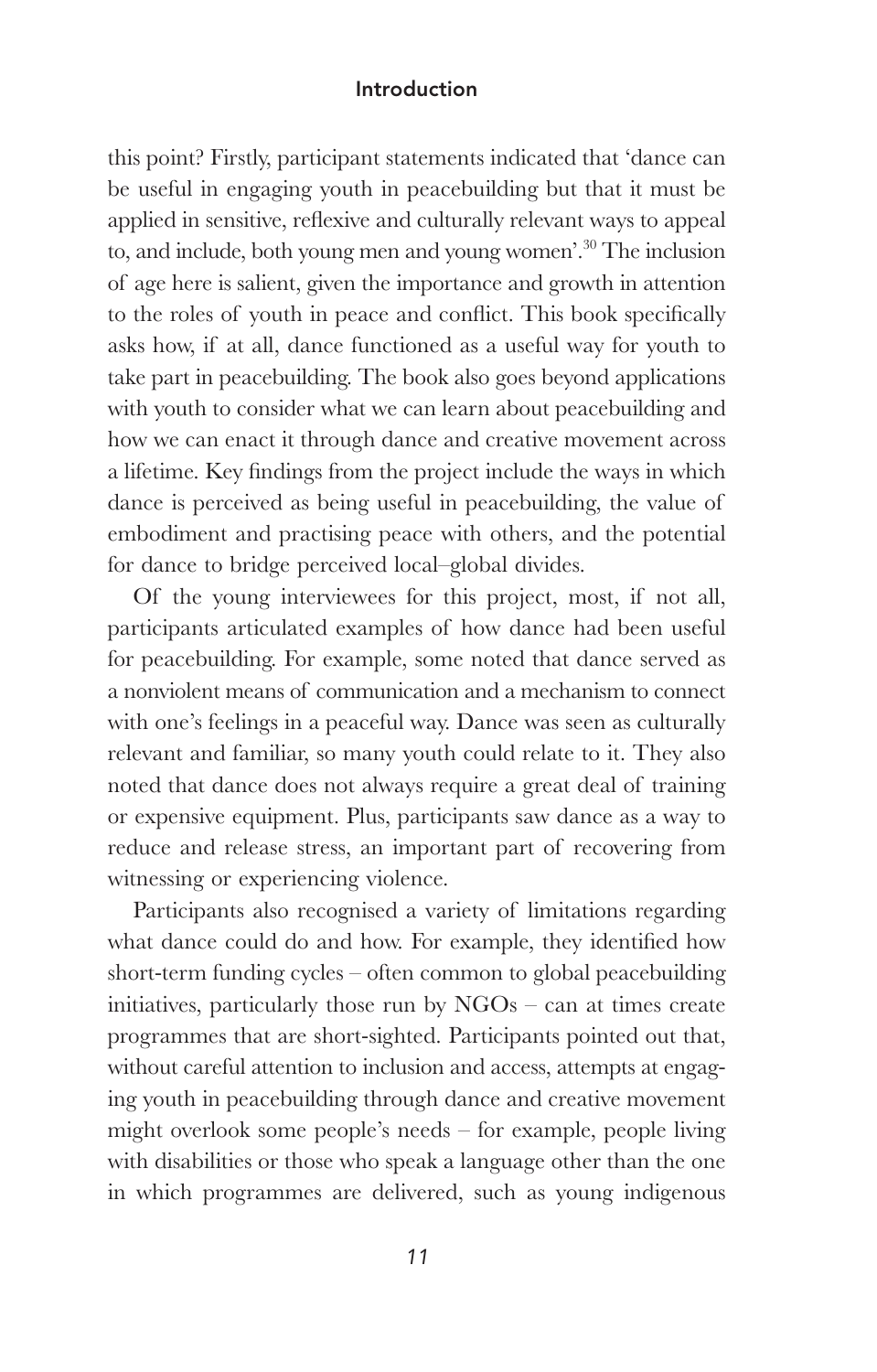people in Colombia. Still, these limitations are not inherent to dance, nor are they always present, as seen, for example, in the work of VisAbility in Sri Lanka, a country recovering from conflict, where dance programming has been used to engage people with and without disabilities in coordination with a rights empowerment initiative. 31

 It appears that dance and creative movement, when applied in thoughtful ways, can help foster peacebuilding. However, dance can also be ineffective; sometimes it can even create exclusions. After all, research has uncovered connections between choreography and war, $32$  including conceptualisations of how conflict is choreographed through activities such as military drills and rituals.

However, when used in thoughtful, reflexive ways in the pursuit of peace, dance can have much to offer. In one of our interviews for this research, one facilitator of programmes using dance and creative movement for peacebuilding in Washington DC and Baltimore spoke about stepping out of one's comfort zone to engage within a group:

 When one person takes a positive risk, it shows the rest of us that we can take a positive risk and encourages us to do that also. So hopefully, after a while they will be able to see that if they can just do one thing that makes them uncomfortable or kind of step outside their comfort zone that it actually helps other people to do the same and get the most out of the experience.

Such steps – both metaphorical and embodied – can surely be a useful means for reflecting on ways of finding harmony within the dissonance of conflict.

## **Structure of the book**

 While research around creative approaches to peacebuilding has inspired growing interest, several aspects remain ripe for exploration, with dance remaining particularly under-studied. We are pleased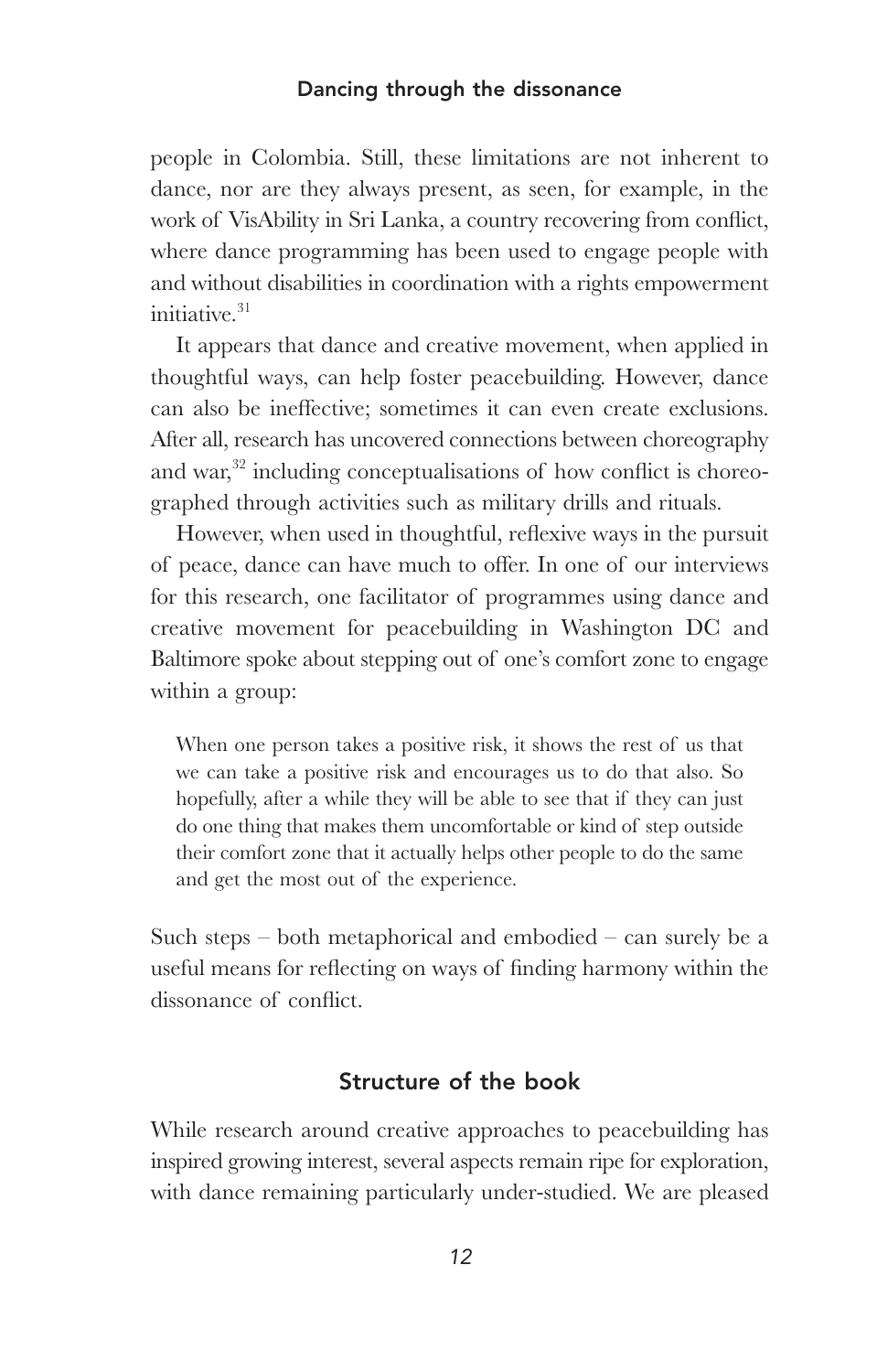to have this opportunity to continue the scholarly conversation while exploring new dimensions and pointing to new directions for the future. Each chapter of this book seeks to depict the complex and multidimensional interactions between dance and peacebuilding. The chapters are structured as follows.

 Chapter 1 considers dance in relation to peacebuilding; it interrogates existing research from across a range of fields of study, including law and development studies and the key disciplines informing this research project: Peace and Conflict Studies, IR, and Dance. The chapter explores how growing interest and research in arts-based peacebuilding highlight the importance of utilising multiple pathways in the pursuit of peace. It also examines how dance and music are recognised globally as important facilitators of social cohesion and the creation and expression of culture. The chapter considers theories and practices of dance and peacebuilding, including discussions of embodiment and empathy, among other key concepts. This exploration provides context to understand how and where dance and peacebuilding meet. We argue for recognising the important roles dance can play in encouraging diverse forms of communication, building relationships across difference and engaging the participation of diverse actors in local, national and international forums.

 Chapter 2 discusses the role of young people in peacebuilding and the ways in which dance plays a part in this process. Previous research has identified the importance and political significance of young people in peacebuilding. 33 International organisations such as the UN have also made steps to increase the opportunities and support for young people in peacebuilding endeavours, locally and globally, for example through the passage of UN Security Council resolutions 2250 and 2419 on Youth, Peace and Security in 2015 and 2018, respectively. Despite these efforts, and the extent to which youth are immersed in conflict both as recipients of violence and as perpetrators, young people remain on the sidelines of peace initiatives and are not sufficiently recognised and engaged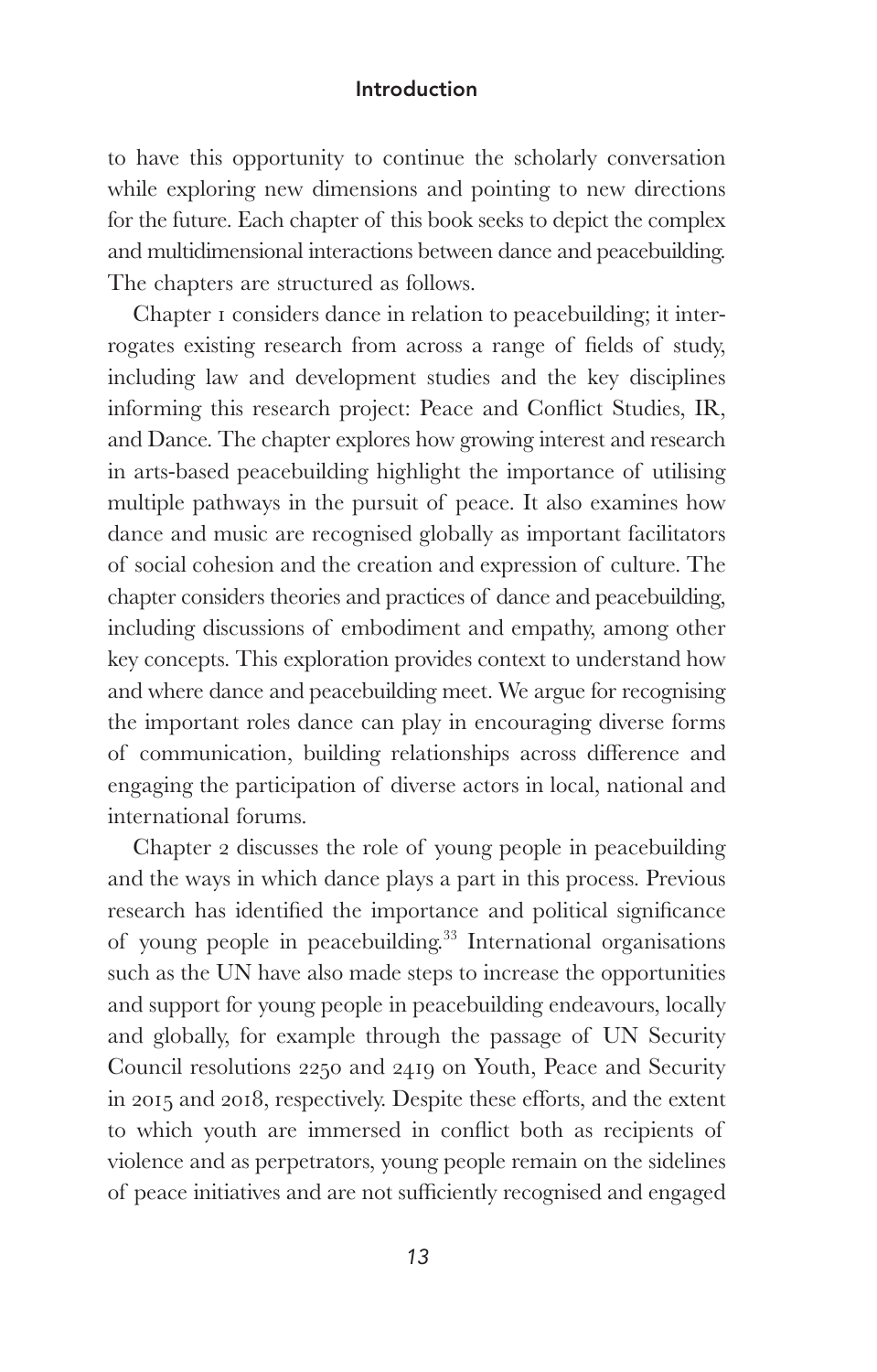in policy, theory or practice. This research suggests that dance can constitute an effective, inclusive pathway to support youth participation in peacebuilding. At the same time, the data gathered highlights the importance of including options for peace, reconciliation and social transformation that are age appropriate, gender sensitive, culturally relevant and flexible.

 Chapter 3 considers the creation and sharing of 'hub dances' – group dance exchange activities – across and between programme sites, to investigate what dance can tell us about local and/or global approaches to peacebuilding, including how these two different types of approaches are defined, interact, or may co-constitute one another. It also examines the political ramifications of this co-creation and/or interchange. The hub dances are envisioned to serve as a vehicle for cross-cultural moments of exchange and to provide opportunities for (re)creating identities in ways that can support peacebuilding. The use of hub dances also prompts further examination of the different cultural contexts in which conflict occurs. The practice also prompts reflection on the tensions between dance styles featuring individual or group freedoms versus the homogenisation of dance ideas. In short, complexities around hub dances help us to think through the possibilities of instilling stereotypes and/or being valued for difference. We consider the ways in which the creation, practice and exchange of hub dances enacts meaning around the identities of self, others and the community, and how this relates to the creation of broader social change for peacebuilding.

 Chapter 4 explores practising peace by investigating a set of activities involving the use of mirroring movements. Cultivating empathy has been identified as one crucial element of building peace. As researchers have established, empathy is essential to the restructuring of relationships after violence. Mirroring is a wellestablished dance activity that is used in many settings and contexts, including theatre, dance therapy, dance education and community dance. Simple variations are also included in some mainstream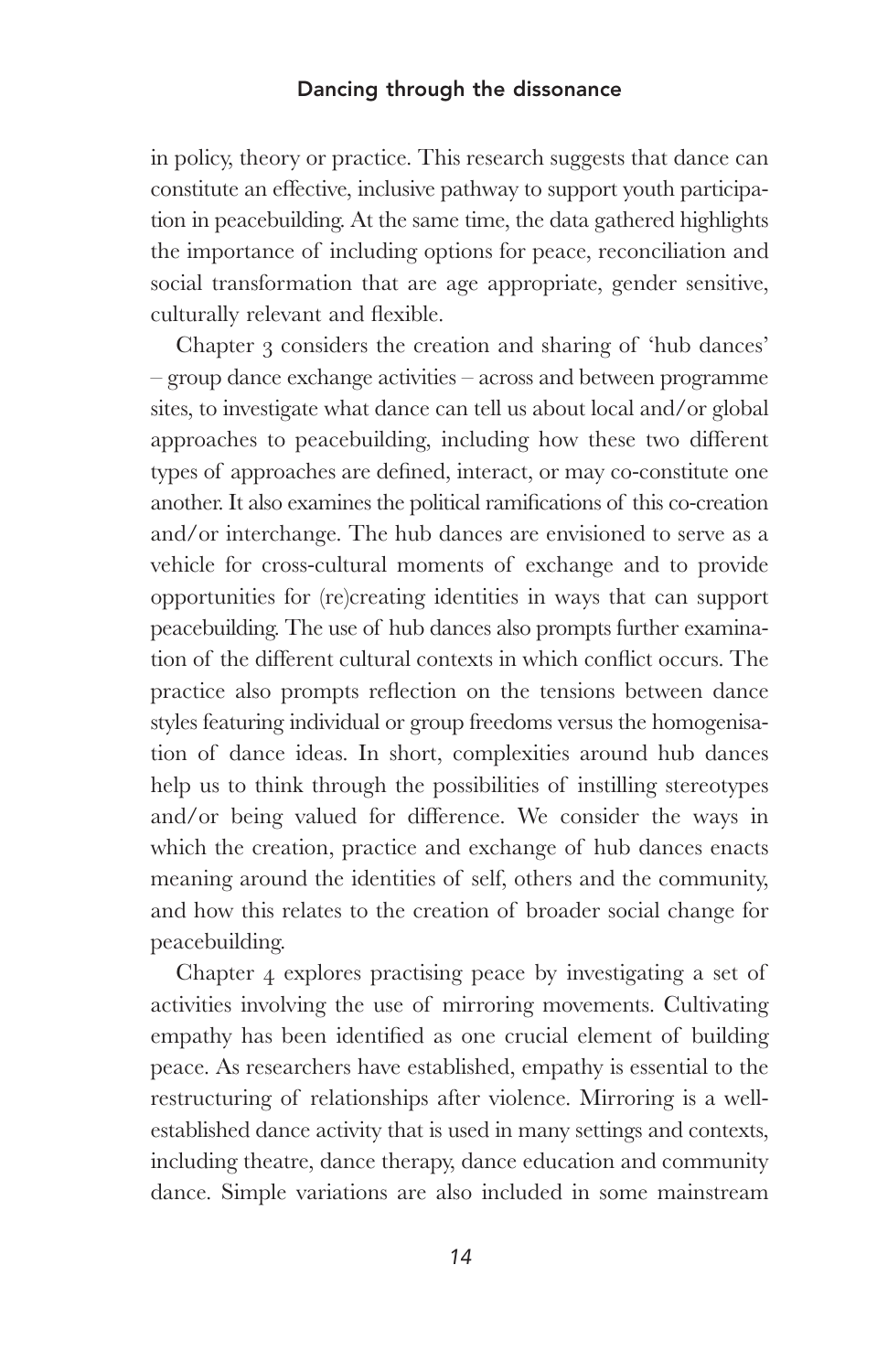peacebuilding resources as icebreakers. The case studies across cultures demonstrate that peace must be practised, and the process of mirroring provides opportunities for this. It invites interpersonal exchange and builds kinaesthetic, or felt, empathy, which provides avenues through which to see, understand and feel others across difference. In addition to the potential of empathy within peacebuilding, this chapter discusses the politics of empathy and its challenges in arts-based peacebuilding.

 To date, practitioner self-care is underexplored in Peace and Conflict Studies, even though peacebuilders themselves could benefit immensely from further investigation in this area, which could in turn strengthen the depth and quality of their work as facilitators for peace. The research for this book suggested that participants had an opportunity to experience themselves in ways that enabled them to express a deeper sense of self-understanding, embodiment and strength to go on with their work. Beginning with an exploration of the practice of relaxation embedded in the programme and across the case studies, in Chapter 5 we consider how, in the midst of difficult work in conflict-ridden circumstances, peacebuilders have embraced the opportunities that dance provides to relieve stress and re-engage with their bodies. Chapter 5 acknowledges that diverse bodies may be placed differently in settings of conflict. It also interrogates the prospects and challenges posed by gender and age norms in particular sites of peacebuilding. We suggest that dance has broader implications in peacebuilding because it can help enable a more reflective stance for considering conflict. In this sense, it has the potential to offer new, creative directions for pursuing peace.

 The conclusion summarises the key points of the preceding chapters and identifies implications for theory and practice. It considers how creative approaches such as dance have specific applications in relation to peacebuilding and why they matter more broadly. It also discusses the wider use of arts in peacebuilding and proposes suggestions for future relevant research.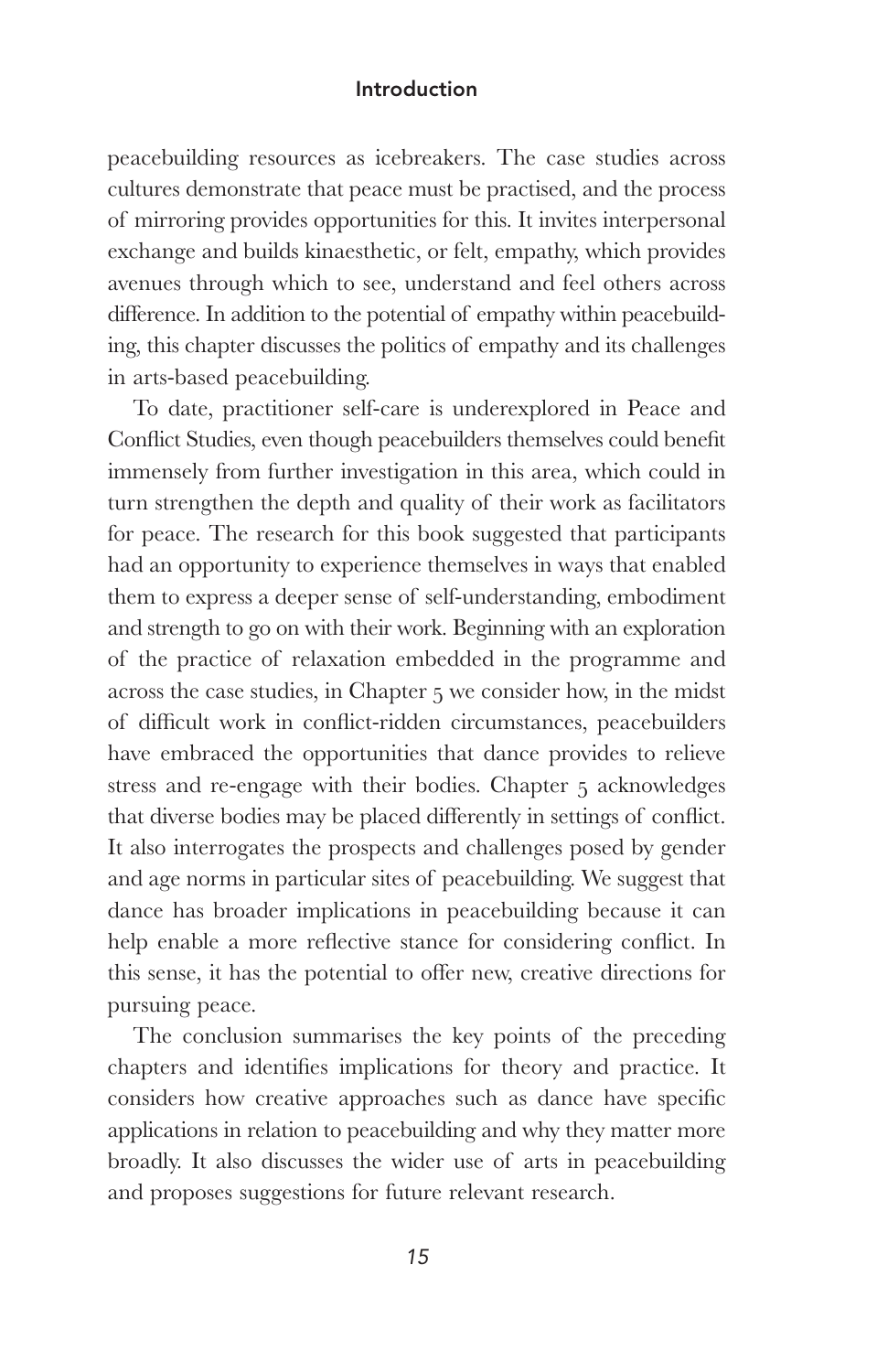### **Notes**

- 1 D. Lamotte, *World Changing 101: Challenging the Myth of Powerlessness* (Black Mountain: Dryad Publishing, 2014), p. 113.
- 2 E. Beausoleil, 'Dance and neuroscience: implications for conflict transformation', in *The Choreography of Resolution* , ed. by M. LeBaron, C. MacLeod and A. F. Acland (Chicago: American Bar Association, Section of Dispute Resolution, 2013), pp.  $55$ –80; M. Eddy, 'Dancing solutions to conflict: field-tested somatic dance for peace', *Journal of Dance Education*, 16 (2016), pp. 99–111; E. R. Jeffrey and L. J. Pruitt, 'Dancing it out: building positive peace', in *Dance and the Quality of Life*, ed. by K. Bond (New York: Springer, 2018), pp. 475–93.
- 3 For more detailed discussion of OBR, see D. Mills, 'Dancing the ruptured body: One Billion Rising, dance and gendered violence', in *Dance and Politics: Moving Beyond Boundaries* (Manchester: Manchester University Press, 2017), pp. 83–98.
- 4 M. Shank and L. Schirch, 'Strategic arts-based peacebuilding', *Peace and Change*, 33 (2008), pp. 217–42.
- 5 Jeff rey and Pruitt, 'Dancing it out'; L. J. Pruitt, *Youth Peacebuilding: Music, Gender, and Change* (Albany: State University of New York (SUNY) Press, 2013); Shank and Schirch, 'Strategic arts-based peacebuilding'.
- 6 For example, J. P. Lederach, *The Moral Imagination: The Art and Soul of Building Peace* (Oxford: Oxford University Press, 2005); L. Schirch, *Ritual*  and Symbol in Peacebuilding (Bloomfield: Kumarian Press, 2005).
- 7 L. B. Wilcox, *Bodies of Violence: Theorizing Embodied Subjects in International Relations* (Oxford: Oxford University Press, 2015).
- 8 For a notable exception, see H. Berents, 'An embodied everyday peace in the midst of violence', *Peacebuilding* , 3 (2015), pp. 1–14; H. Berents, *Young People and Everyday Peace: Exclusion, Insecurity and Peacebuilding in Colombia* (New York and London: Routledge, 2018).
- 9 R. Bleiker, *Aesthetics and World Politics* (New York: Palgrave Macmillan, 2009).
- 10 E. Hutchison, *Affective Communities in World Politics: Collective Emotions after Trauma* (Cambridge: Cambridge University Press, 2016).
- 11 Wilcox, *Bodies of Violence* .
- 12 Lederach, *The Moral Imagination* .
- 13 K. Bond, 'Dance and quality of life', in *Encyclopedia of Quality of Life and Well-being Research* , ed. by A. C. Michalos (Dordrecht: Springer, 2014), p. 1419.
- 14 J. L. Hanna, 'A nonverbal language for imagining and learning: dance education in K-12 curriculum', *Educational Research*, 37 (2008), pp. 492.
- 15 J. L. Hanna, *To Dance is Human* (Chicago: University of Chicago Press, 1979), p. 35.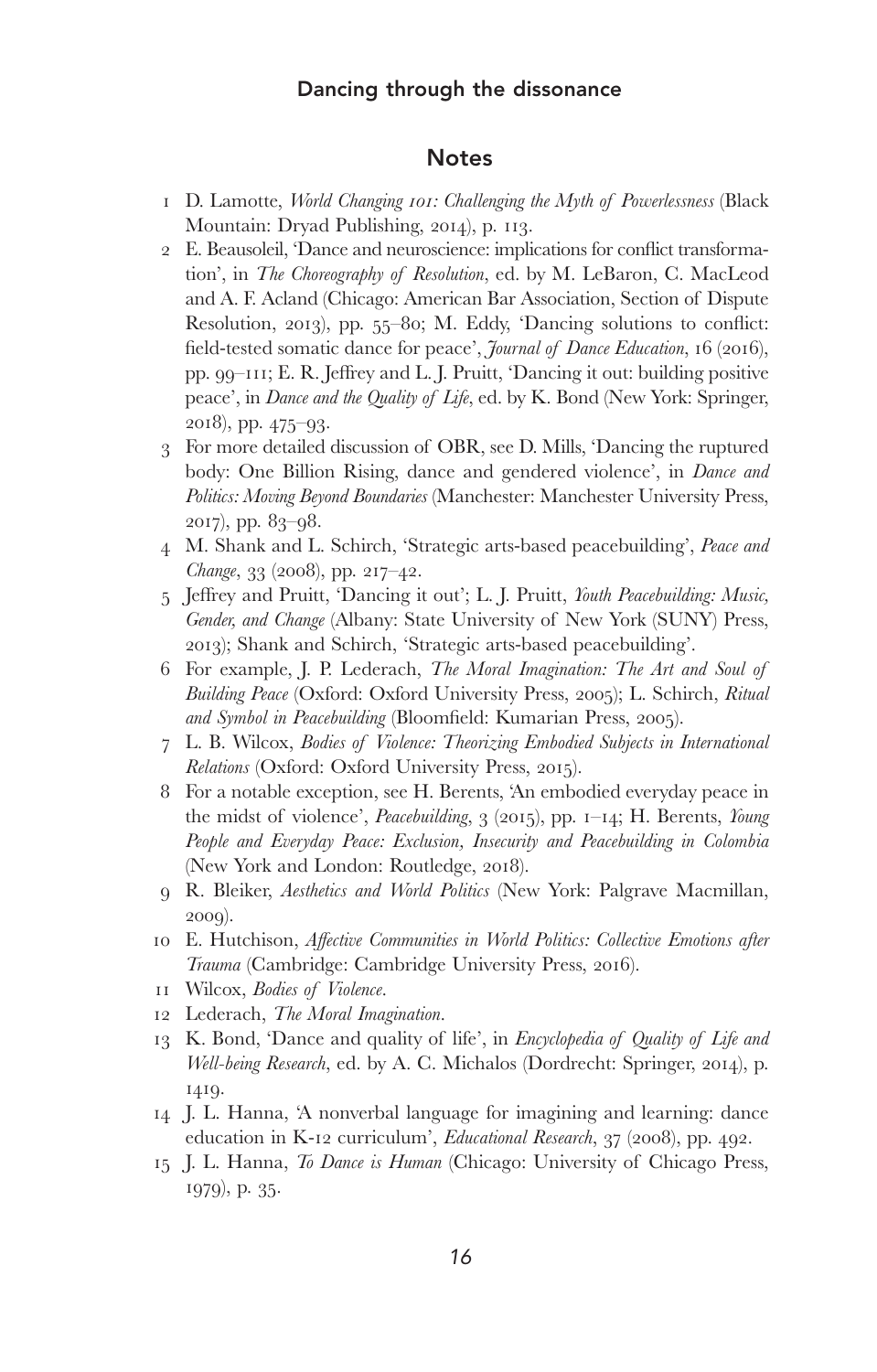- 16 D. Coe and J. Strachan, 'Writing dance: tensions in researching movement or aesthetic experiences', *International Journal of Qualitative Studies in Education* , 15 (2002), p. 507.
- 17 D. S. Blumenfeld-Jones, 'Bodily-kinesthetic intelligence and the democratic ideal', in *Multiple Intelligences Reconsidered*, ed. by J. L. Kincheloe (New York: Peter Lang, 2004), pp. 119–31.
- 18 A. G. Gilbert, *Creative Dance for All Ages: A Conceptual Approach* (Reston: American Alliance for Health, Physical Education, Recreation and Dance, 1992); R. Laban, *Laban's Principles of Dance and Movement Notation* (London: Macdonald & Evans, 1975); P. Reedy, *Body, Mind & Spirit in Action* (Berkeley: Luna Dance Institute, 2015); S. Stinson, *Dance for Young Children: Finding the Magic in Movement* (Washington DC: American Alliance for Health and Physical Education, 1988).
- 19 A. Grau, 'Why people dance evolution, sociality and dance', *Dance, Movement and Spiritualities* , 2 (2015), p. 241.
- 20 H. W. Jeong, *Peace and Conflict Studies: An Introduction* (Aldershot: Ashgate Publishing, 2000); C. Zelizer and R. A. Rubinstein, eds, *Building Peace: Practical Reflections from the Field* (Sterling: Kumarian Press, 2009).
- 21 L. R. Forcey and I. M. Harris, *Peacebuilding for Adolescents: Strategies for Educators and Community Leaders* (New York: Peter Lang Publishing, 1999). 22 Jeffrey and Pruitt, 'Dancing it out'.
- 23 J. R. A., 'Why Colombia's peace deal is taking so long to implement',
- *The Economist* (19 June 2017), available at: www.economist.com/blogs/ economist-explains/2017/06/economist-explains-18 (accessed 18 December 2017).
- 24 'Crime and despair in Baltimore', *The Economist* (29 June 2017), available at: www.economist.com/news/united-states/21724399-america-gets-safermarylands-biggest-city-does-not-crime-and-despair-baltimore (accessed 18 December 2017).
- 25 R. J. Heydarian, 'Mindanao crisis: a city on fire', Al Jazeera (26 May 2017), available at: www.aljazeera.com/indepth/opinion/2017/05/philippinesmarital-law-rekindling-horrific-memories-170526131438289.html (accessed 18 December 2017).
- 26 At the time of our study, the NGO was also involved in a brief trial run of a programme in Germany but the organisation's leaders advised us this initiative was unlikely to be carried forward, so given limits of funding and capacity we opted to focus on the main longer-term sites of the programme in Colombia, the Philippines and the US.
- 27 A pseudonym has been chosen for the organisation to preserve the anonymity of research participants in sites with small numbers of interviewees.
- 28 All interviewees will be referred to using a pseudonym to protect their anonymity.